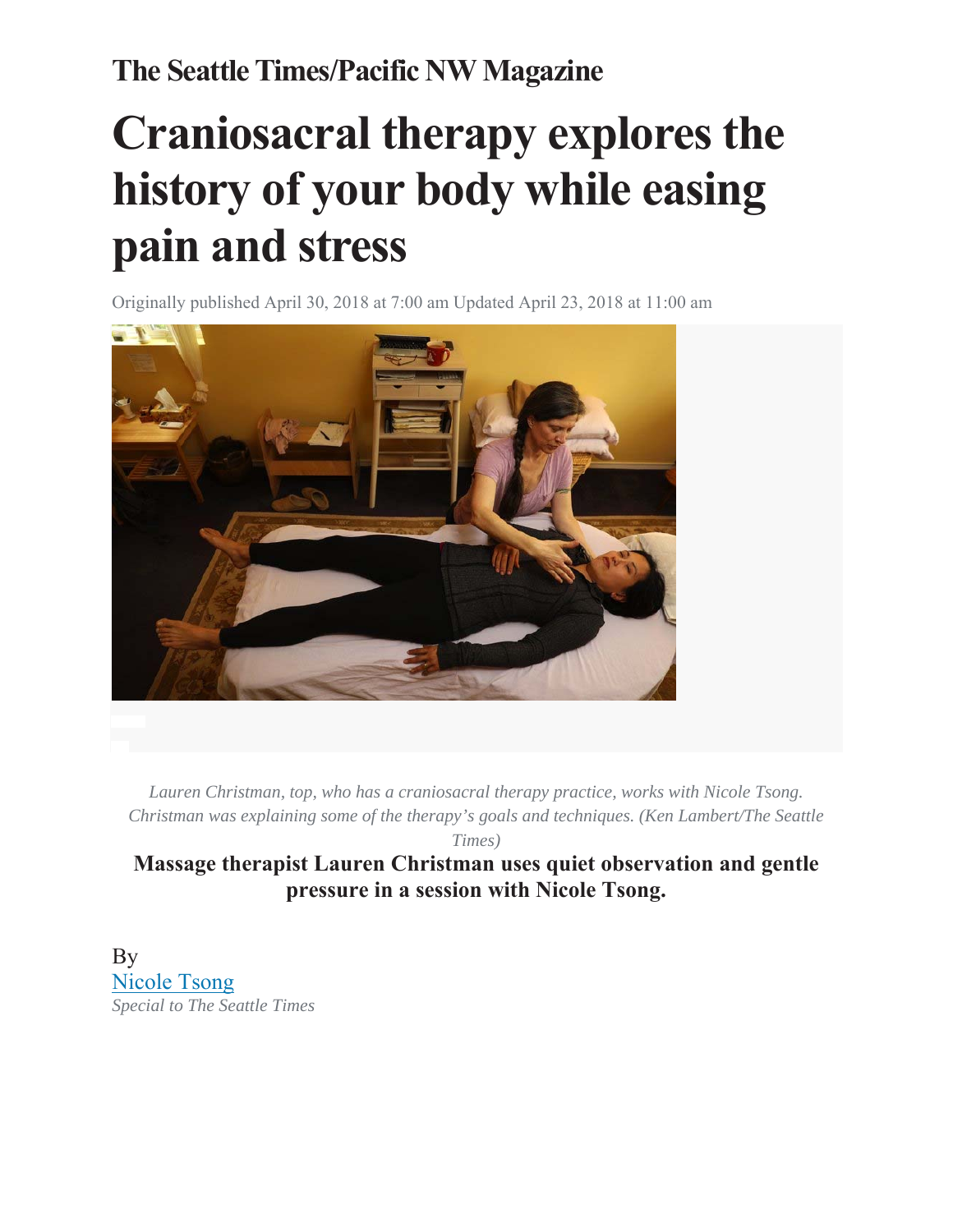AFTER SEVERAL YEARS of seeing skilled bodyworkers and body experts — sometimes with pain from an injury, often without — my advice on bodywork is to go before anything hurts.

And if something hurts? Go. Now.

I saw massage therapist Lauren Christman for a craniosacral session. I didn't have any pain or a specific injury to work on. My right hip nags at me on occasion, but it doesn't stop me from doing anything active. I am healthy.

Still, if you ever want to know more about your body's history, go to a skilled bodyworker. I find digging into my body's history of movement patterns and injury fascinating.

First off, Christman and I went over where I had pain or previous injury. With someone like me, Christman said, we would be tinkering rather than working through a specific problem. Craniosacral massage focuses on the head and spine, using a gentle touch, and she often sees people for brain injuries, headaches, trauma and stress. She also works with babies who might be struggling to nurse, or to sleep.

We started with a postural assessment, with Christman checking my feet and joints. I've been focused on shifting my weight over my heels, and she advised me not to go too far back. Instead, she suggested I move my pelvis to the point where I feel tallest, which is slightly forward of where I had been working.

At the massage table, she looked at my feet and legs. She noticed that the tissue near an old injury was twisted. She did some gentle movements to get my right hip flexor/groin to unwind. She also could feel how my left hip compensated for my right. With some gentle pulling and movement, I could feel my hip start to release.

Christman moved to the side and put one hand under my head and another under my sacrum, the bony section just above your tailbone. She cradled the length of my spine and closed her eyes. The pauses during her work were often long and quiet.